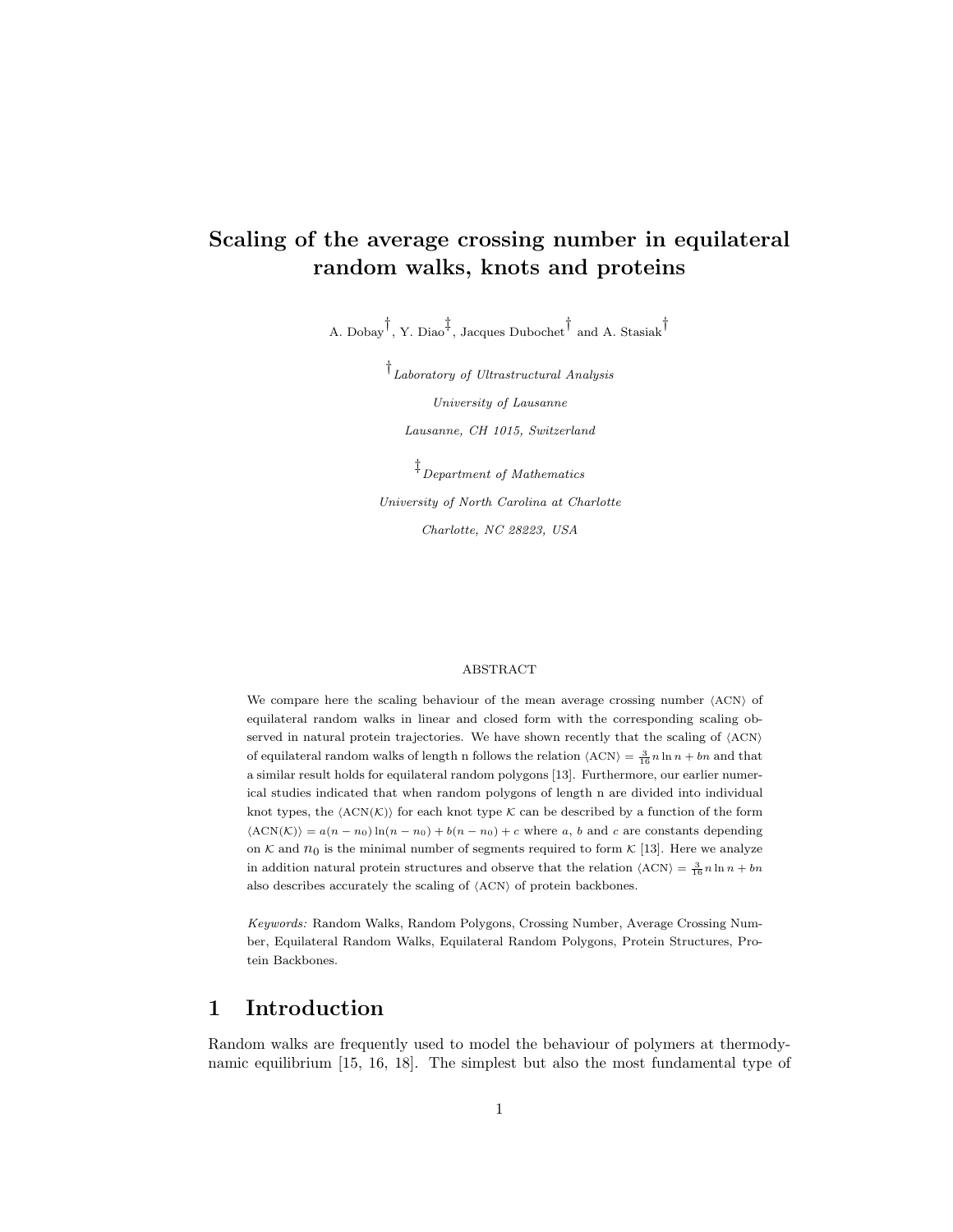random walks is represented by chains composed of freely jointed segments of equal length (equilateral) where the individual segments have no thickness. Such random walks are known as ideal random walks and are used to model the behaviour of polymers under so-called theta conditions where polymer segments neither attract nor repel each other [26]. The behaviour of ideal random walks is thoroughly researched and it is well established, for example, that such measures of overall dimensions of ideal random walks like the average end to end distance or the average radius of gyration scale with the number of segments n as  $nn^{\nu}$  where  $\nu = 0.5$  [15, 16, 18]. Although the overall dimensions provide important information about the modelled polymers, frequently additional characteristics of polymers are of interest. Among these characteristics are such that can tell whether a polymer is knotted or can measure the extent of polymer entanglement. In the case of circular polymers their knot type can be rigorously determined [1, 23]. However, the information about the knot type tells us only the minimal crossing number that one could see upon elimination of all nugatory crossings. The determination of the knot type does not tell us, for example, how many nugatory crossings there are in the analyzed polymer trajectories. In addition, in the case of linear polymers it is difficult to define their knotedness [24, 31]. There are no difficulties, however, with defining a directional crossing number that corresponds to the perceived number of crossings that can be observed on an orthogonal projection of a given nonperturbed trajectory in open or cyclised form. To be independent of the choice of a particular projection, the average crossing number ACN is defined as the average of directional crossing numbers over all possible orthogonal projections of a given rigid or momentary trajectory. Here we will consider  $(ACN)$ , i.e. the average of ACN over the whole statistical ensemble of ideal random walks (or polygons) with a given number of segments. Of course  $\langle \text{ACN} \rangle$  corresponds also the time averaged ACN of randomly fluctuating polymer in solution.  $\langle \text{ACN} \rangle$  provides an interesting measure of physical behaviour of knotted polymers since it shows a strong correlation with the experimentally observed speed of electrophoretic migration of knotted DNA molecules of the same size but of various knot types [29]. Furthermore,  $\langle \text{ACN} \rangle$  correlates well with the expected sedimentation coefficient of different types of DNA knots formed on the same size DNA molecules [32]. In the case of protein chains,  $\langle \text{ACN} \rangle$  provides an interesting measure of their compactness [4] and several studies were devoted to investigate how  $\langle \text{ACN} \rangle$  in proteins scales with the length of polypeptide chain [2, 3, 5, 6, 19]. Another scaling aspect of ACN was discussed in the case of ideal geometric representations of knots [7, 8, 9, 10, 21]. In this paper we compare the scaling of  $\langle \text{ACN} \rangle$  in random walks in open and closed forms with  $\langle \text{ACN} \rangle$  scaling determined for protein backbones.

# 2 Simulation methods

The average crossing number of a random walk or polygon  $W$  can be calculated by the modified Gauss formula

$$
\frac{1}{4\pi} \int_W \int_W \frac{|(\dot{\gamma}(t), \dot{\gamma}(s), \gamma(t) - \gamma(s))|}{|\gamma(t) - \gamma(s)|^3} dt ds,
$$
\n(1)

where  $\gamma$  is the arclength parameterization of W. However, the application of this formula leads to problems when analyzed configurations have some non-consecutive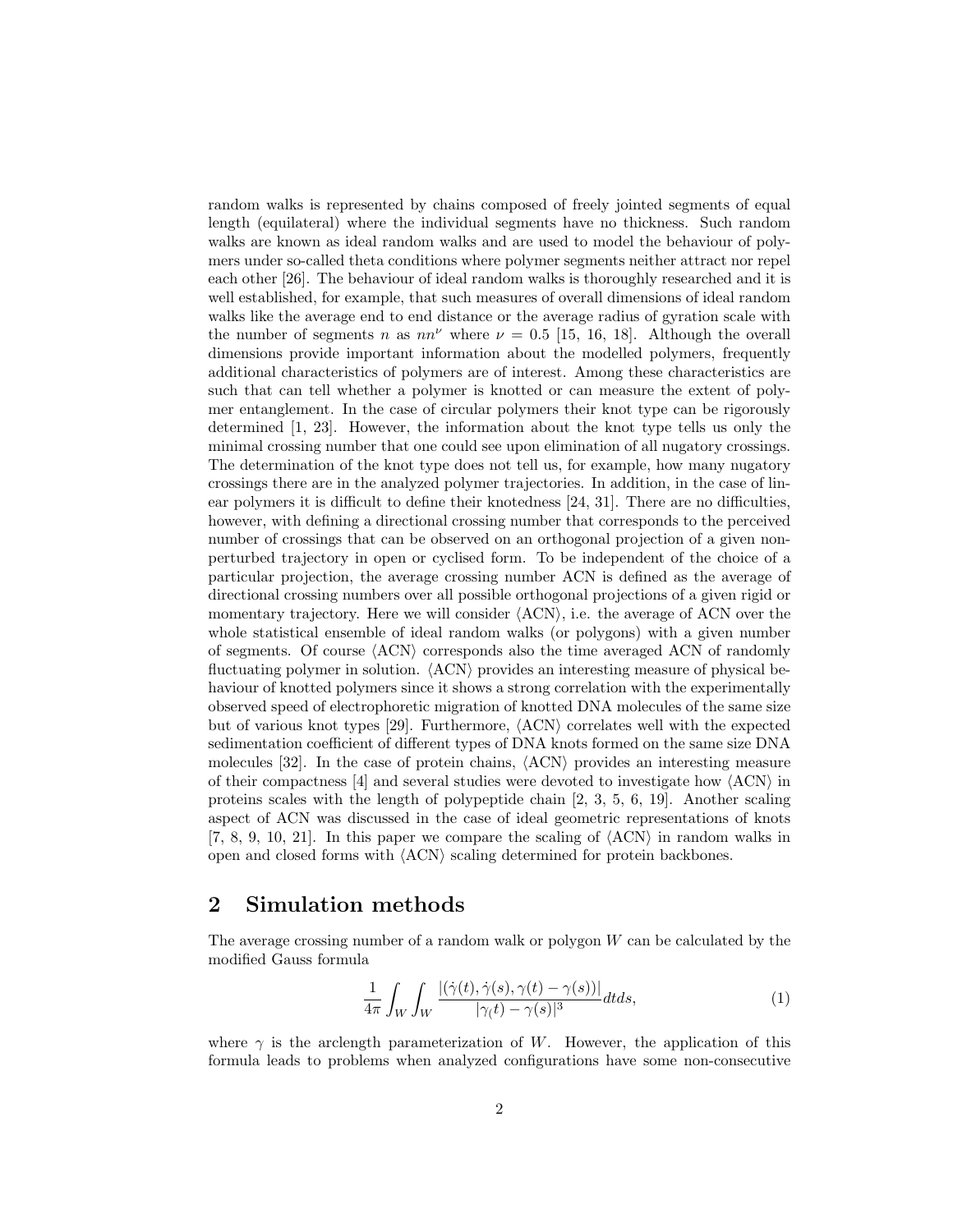segments very close to each other. For this reason our numerical determination for the ACN of simulated random chains or of protein backbones is based on detecting the number of crossing points in numerous projections of the analyzed trajectories. We calculated the number of crossings in individual projections and then averaged over 50 randomly chosen directions of projections to obtain a good approximation of the actual ACN value for a given trajectory. To generate random equilateral walks (open walks) we first created a set of random unit vectors with the same origin that uniformly sampled the surface of the unit sphere. The vectors were then joined sequentially while maintaining their original directions. To generate random equilateral polygons (closed walks) we followed the approach of Klenin et al., [22]. To construct a 100 segment long random polygon, for example, we first create a set of 50 random unit vectors uniformly sampling the surface of a unit sphere. Subsequently, we add to this set another 50 unit vectors that are opposite to the original set. This procedure assures that the sum of the 100 vectors is zero and that the trajectory obtained by any random permutation of sequential joining of all 100 vectors will be always closed. To eliminate the correlation between anti-parallel vectors the entire set of vectors was de-correlated by multiple rotations of randomly chosen pairs of vectors around their respective sum vectors. Finally, all 100 randomized vectors were sequentially joined in a random order to create an equilateral random polygon. Knot types of the resulting random polygons were recognized by calculation of their HOMFLY polynomials [17]. The trajectories traced by backbones of proteins were entered as segmented chains where each segment corresponded to the distance between sequential  $\alpha$ -carbons in a given protein structure taken from Protein Data Bank (PDB). For good statistics it is important to analyze a maximal number of "independent" proteins and eliminate from the data set all "duplicates" i.e. more than one entries defining the same protein structure under somewhat different crystallization conditions or a very similar protein structure from another organism [30]. The set of filtered and thus "independent" protein trajectories consisting of 2230 entries from PDB was kindly provided by William Taylor.

### 3 Results

#### 3.1  $\langle \text{ACN} \rangle$  scaling in linear and closed random walks.

Figure  $1(A)$  shows the  $\langle ACN \rangle$  values obtained in numerical simulations of ideal random walks in a linear (open) form and in a closed form. We have analyzed walks with up to 1000 segments and each of the  $\langle \text{ACN} \rangle$  data points was obtained by averaging the ACN values from 105 independent random configurations of open or closed random walks of the corresponding size. To fit the data points we have used the analytically predicted scaling function an  $\ln n + bn$  [13], leaving the two parameters a and b free. In both cases (closed and open walks) we have obtained an excellent fit (with the correlation coefficient  $R = 1$ ) where the prefactor a was practically equal to the analytically predicted  $3/16$   $(3/16 \pm 0.00065$  and  $3/16 \pm 0.00105$ , respectively). Therefore, we have proceeded with another fit where the prefactor  $a$  was set to  $3/16$ , leaving just one free parameter b. These fits are presented in Figure 1 and it is visible that the fitted functions pass almost perfectly through all the data points. These results therefore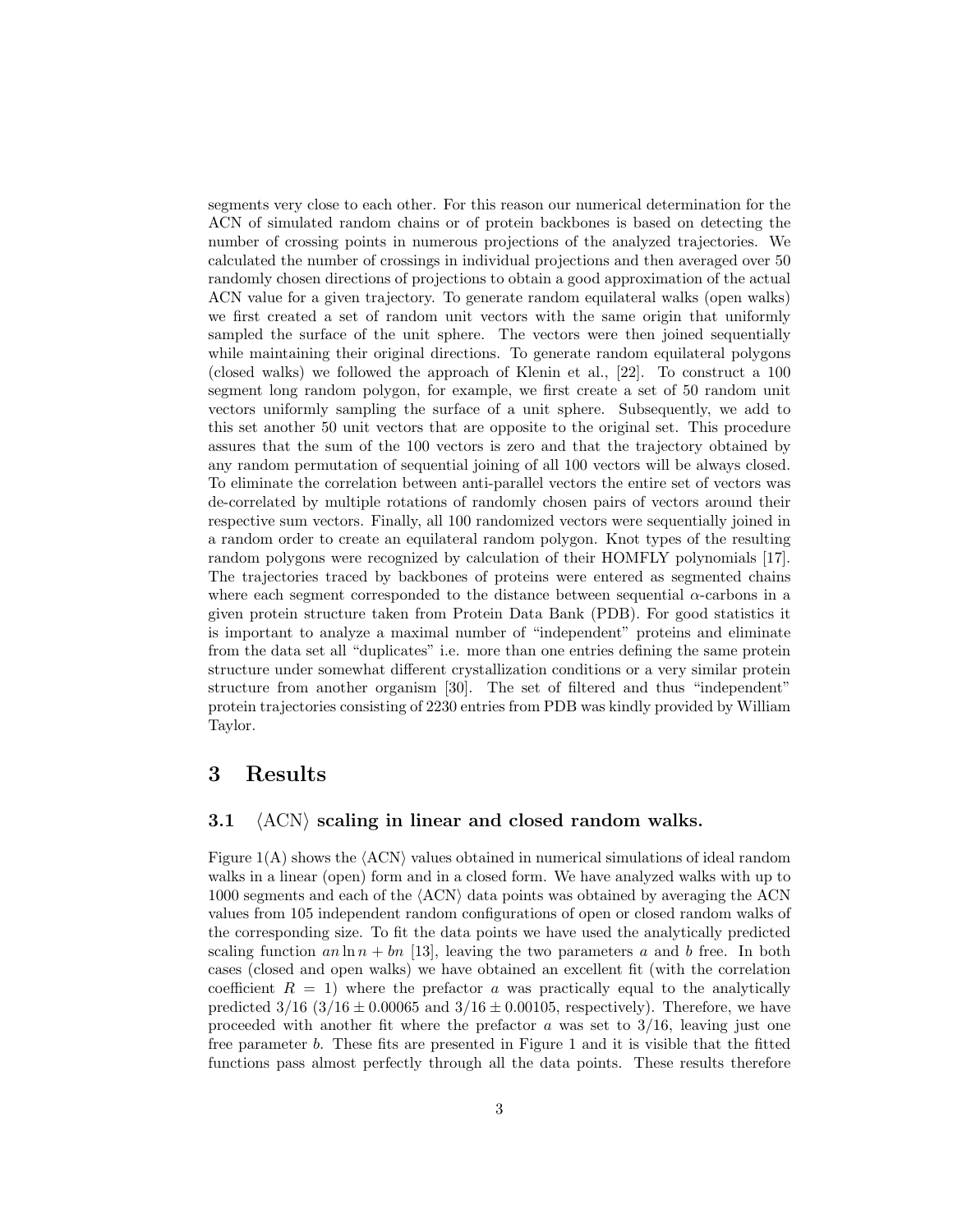confirm earlier theoretical prediction that the  $\langle \rm{ACN} \rangle$  of open and closed random walks scales with the number of segments n as  $\frac{3}{16}n \ln n + bn$ . Comparing the  $\langle \text{ACN} \rangle$  of open and closed random walks of the same chain length one notices that closed walks have



Figure 1: Comparison of the mean average crossing number values  $\langle \text{ACN} \rangle$  for corresponding chain lengths of closed and open ideal random walks (equilateral random polygons and equilateral random walks). The standard deviation is about the size of the data points. The values of the correlation coefficient  $(R)$  and chi-squared test  $(\chi^2)$ are given in the inset. A. The  $\langle \text{ACN} \rangle$  values obtained in numerical simulations of closed and open random walks are marked as data points and the fitting functions are listed. The analyzed sample sizes of simulated configurations were bigger than  $10<sup>5</sup>$  for each chain length. B. The difference of  $\langle \text{ACN} \rangle$  between closed and open ideal random walks of the same length.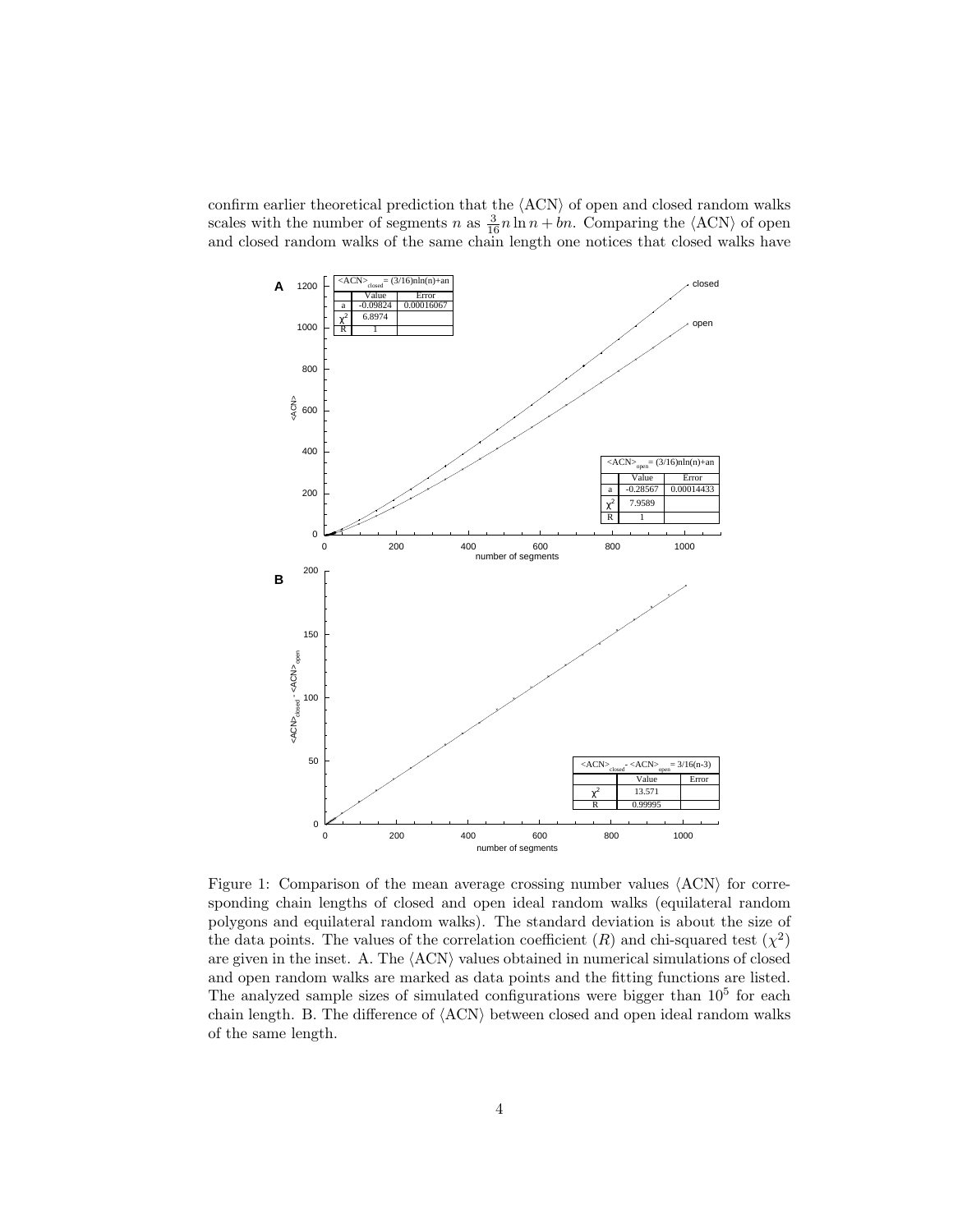higher  $\langle \text{ACN} \rangle$  than open walks. This result is a consequence of the fact that closed walks have smaller overall dimensions than open walks of the same chain length and this increases the number of perceived crossings in a random projection. As can be expected from the scaling function, the difference of the  $\langle \text{ACN} \rangle$  between closed and open random walks of the same chain length  $n$  can be described by the linear relation. In fact the difference of  $\langle \text{ACN} \rangle$  between closed and open walks with n segments can be accurately described by the formula  $\langle \text{ACN} \rangle_{\text{closed}} - \langle \text{ACN} \rangle_{\text{open}} = \frac{3}{16}n - c$  where c is the  $\langle \text{ACN} \rangle$  of three segment-long random walks. Figure 1(B) shows that in closed chains each segment contribution to  $\langle \text{ACN} \rangle$  is bigger by 3/16 than the corresponding contribution of each segment in open chains.

#### 3.2  $\langle \text{ACN} \rangle$  scaling in the individual knot types.

The  $\langle \text{ACN} \rangle$  data points for closed walks presented in Figure 1 were obtained for all closed random walks of a given chain i.e. the averaging was performed over configurations forming unknots and different types of knots. It is possible however to divide closed walks into individual knot types and to analyze how the  $\langle \text{ACN} \rangle$  scales when a given type of knot increases its chain length. Figure 2 illustrates how the  $\langle \text{ACN} \rangle$  values scale with the chain length of random polygons representing various types of knots. It is clearly visible that random configurations of more complex knots have higher  $\langle \rm{ACN} \rangle$ values than the random configurations of simpler knots. This is the consequence of the fact that more complex knots have smaller overall dimensions than less complex knots with the same chain length [14, 25, 27] and therefore in an average projection the chain has to cross with itself more frequently in more complex knots. Interestingly, the  $\langle \text{ACN} \rangle$  scaling of individual knot types can be accurately fitted with a formula  $\langle\text{ACN}(\mathcal{K})\rangle = a(n - n_0)ln(n - n_0) + b(n - n_0) + c$  where  $n_0$  is the minimal number of segments needed to form a given knot  $[11]$  and a, b and c are free parameters (the function is defined for  $n > n_0$ ). As can be seen in Figure 2 the prefactor a decreases with the complexity of knots indicating that the contribution of  $n \ln n$  part of the formula decreases with the complexity of the knot. However, the contribution of the linear component increases with the complexity of knots. The constant  $c$  also increases with the complexity of the knot and its value is close to the ACN of ideal geometric representation of a given knot [21, 28]. For short chain lengths, the difference between the  $\langle \text{ACN} \rangle$  of random configurations of a given knot type and the  $\langle \text{ACN} \rangle$  of random configurations of unknots with the same chain length is well approximated by the actual ACN value of ideal (ropelength minimizing) geometric representation of a given knot type [21]. For example, for 6 and 14 segment-long random knots the difference between  $\langle \text{ACN} \rangle$  of trefoil knots and unknots amounts to 4.14 and 5.21, while the ACN of an ideal trefoil is close to 4.26. This relation between the ACN of ideal knots and the  $\langle \text{ACN} \rangle$  of random walks with relatively small chain length was noted earlier [21]. However, as the length of the analyzed random walks increases the  $\langle \text{ACN} \rangle$  values of random knots of different types diverge from each other as observed in [20].

Comparing the fitted parameters of  $\langle \text{ACN} \rangle$  scaling profiles of individual knot types with these obtained for all closed walks grouped together irrespectively of their knot type (see Figure 2) it is striking that that the  $n \ln(n)$  part has a much weaker contribution in the case of individual knot types while the linear contribution is much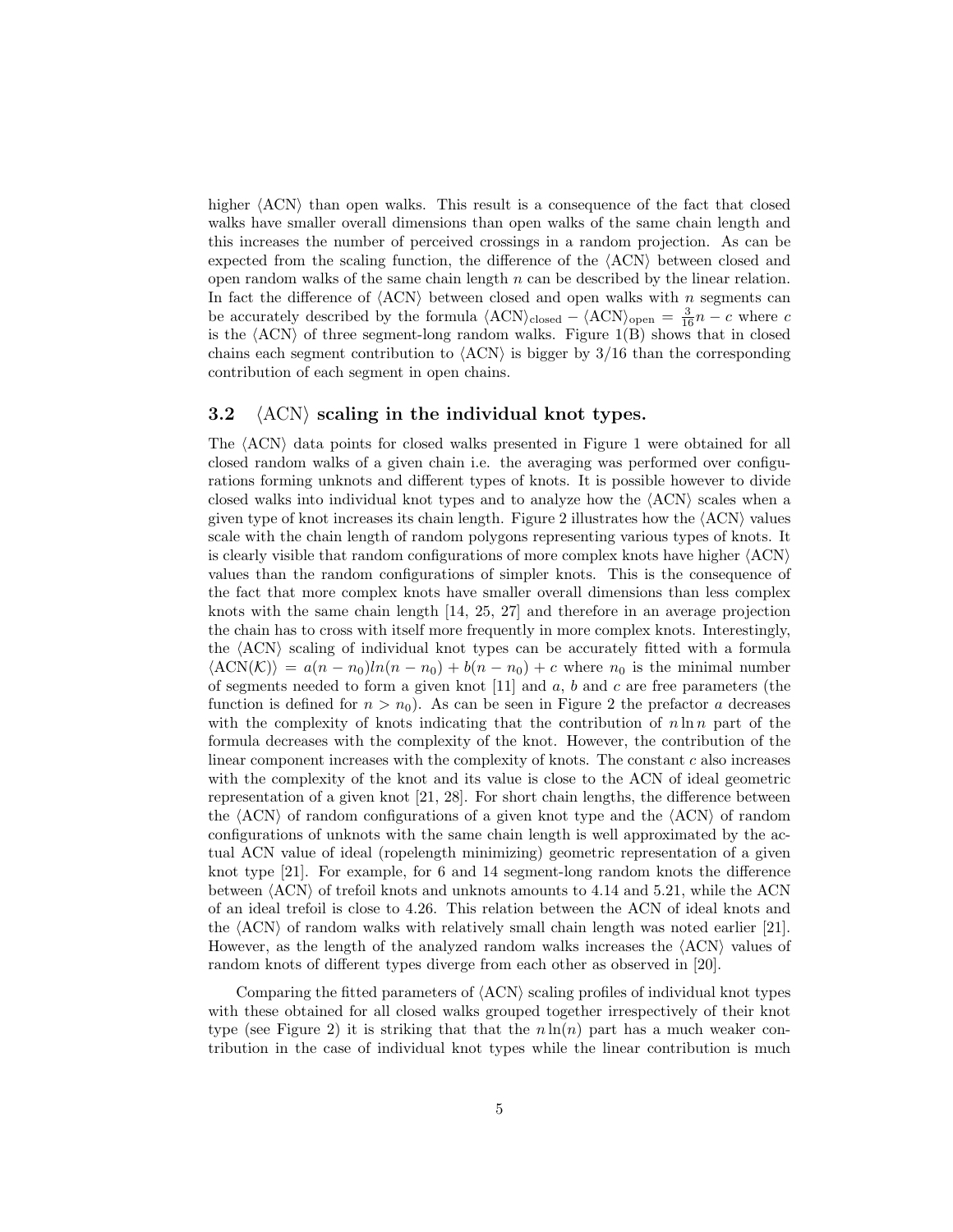

Figure 2: Effect of the topology on the average crossing number values  $(ACN)$  for different types of closed random walk. The standard deviation is about the size of the data points. A. The  $\langle \text{ACN} \rangle$  values obtained in numerical simulations of closed random walks representing different knot types (trivial,  $3<sub>1</sub>$ ,  $4<sub>1</sub>$ ,  $5<sub>1</sub>$  and  $5<sub>2</sub>$ ) and all closed walks grouped together. The data points are marked and the fitting functions are listed. The statistical sets for different knots and different chain size were not the same. Highest quality data are for unknots with 2, 319, 455 configurations analyzed in total and the poorest data set was that of  $5<sub>1</sub>$  knots with 11, 406 configurations analyzed in total. Note that  $\langle \text{ACN}(\mathcal{K}) \rangle$  profiles for individual knot types intersect with the  $\langle \text{ACN} \rangle$  profile for all closed random chains of the same length. B. The profiles for radius of gyration  $\langle R_g^2 \rangle$  of individual random knots intersect with the  $\langle R_g^2 \rangle$  profile of all closed random walks. The points of intersections define an  $R_g$ -based equilibrium length (the data here are taken from [14]).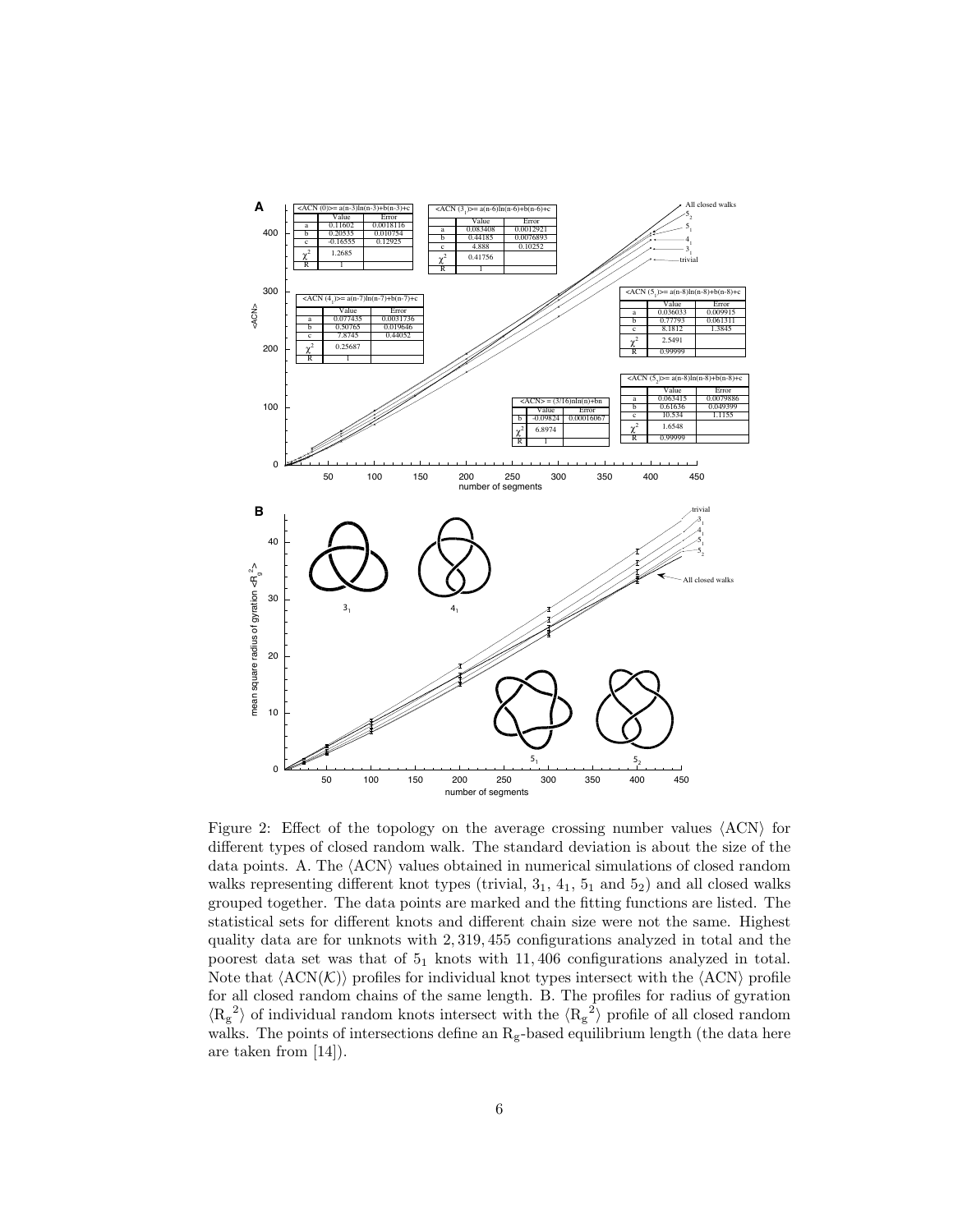stronger. Consequently, the  $\langle \text{ACN}(K) \rangle$  profiles of random polygons of each knot type  $K$  show a lower growth rate than the  $\langle \text{ACN} \rangle$  profile of all closed walks grouped together independently of their knot type.

#### 3.3 The equilibrium length of a knot.

Comparing the  $\langle \text{ACN}(\mathcal{K}) \rangle$  profiles for random polygons of knot type K with that of all closed walks grouped together, it is visible that (with the exception of the unknots) the  $\langle \text{ACN}(\mathcal{K}) \rangle$  profiles intersect with the profile for all closed walks (see Figure 2). This is due to the fact that individual knot types show a smaller growth rate than all closed walks grouped together (see the discussion above), while each individual knot type (with an exception of the unknots) initially has higher  $\langle \text{ACN}(K) \rangle$  values than the  $\langle \text{ACN} \rangle$  values for the ensemble of all closed walks. The more complex the knot, the later its  $\langle \text{ACN}(\mathcal{K}) \rangle$  profile intersects with the  $\langle \text{ACN} \rangle$  profile of all closed walks. The points of intersection between profiles  $\langle \text{ACN}(\mathcal{K}) \rangle$  and  $\langle \text{ACN} \rangle$  determine  $\langle \text{ACN} \rangle$ -based equilibrium length of the corresponding knot type  $K$ . Below the equilibrium length a given knot shows an excess of  $\langle \text{ACN} \rangle$  as compared with the  $\langle \text{ACN} \rangle$  of all possible walks realized with the same chain length. Therefore if one would cut a knot realized with a chain shorter than its equilibrium length, let it equilibrate and then promote reclosure of the ends, one would observe a tendency to form simpler knots than the starting knot type. Above the equilibrium length, the situation reverses. If one would cut a knot realized with the chain length longer than its equilibrium length, one would observe after a reclosure of the chain its tendency to form more complex knots. At the equilibrium length, however, a knot would show no tendency to decrease or increase its  $\langle \text{ACN} \rangle$  after cutting, equilibration and reclosure. Interestingly, the equilibrium lengths determined by the intersections of  $\langle \text{ACN} \rangle$  profiles of individual knot types with  $\langle \text{ACN} \rangle$ profile of all closed walks grouped together practically coincide with the equilibrium lengths determined by intersections of the corresponding profiles of the mean radius of gyration  $\langle R_g \rangle$  (see Figure 2). So for example, the equilibrium length for trefoils and figure of eight knots based on measurements of  $\langle \text{ACN} \rangle$  amounted to 176  $\pm$  10 and  $258 \pm 10$  segments, respectively, while the equilibrium length of these knots based on measurements of  $\langle R_g \rangle$  [14] amounted to 174 ± 14 and 270 ± 17 segments, respectively (the bigger error range for  $R_g$ -based equilibrium length is caused by a smaller statistical set of the data used to determine  $\langle R_g \rangle$ .

### 3.4 Scaling of  $\langle \text{ACN} \rangle$  in natural protein structures.

In protein structures one can follow their backbones and analyze trajectories determined by the positions of sequential  $C_{\alpha}$  atoms ( $\alpha$ -Carbons). There has been a substantial interest in studies of the entanglement of protein backbones including studies of  $\langle \text{ACN} \rangle$  scaling in proteins [2, 3, 5, 6, 19]. Most frequently a simple power law is used to fit the experimental data and to conclude about the general scaling behavior of proteins  $[2, 3, 5]$  but  $n \ln n$  scaling was also considered [19]. As we have discussed above the  $\frac{3}{16}n \ln n + bn$  scaling of  $\langle \text{ACN} \rangle$  was proven to apply to random walks that behave like chains in which segments neither attract nor repulse each other (see Figure 1). In such chains their overall dimensions such as their radius of gyration grow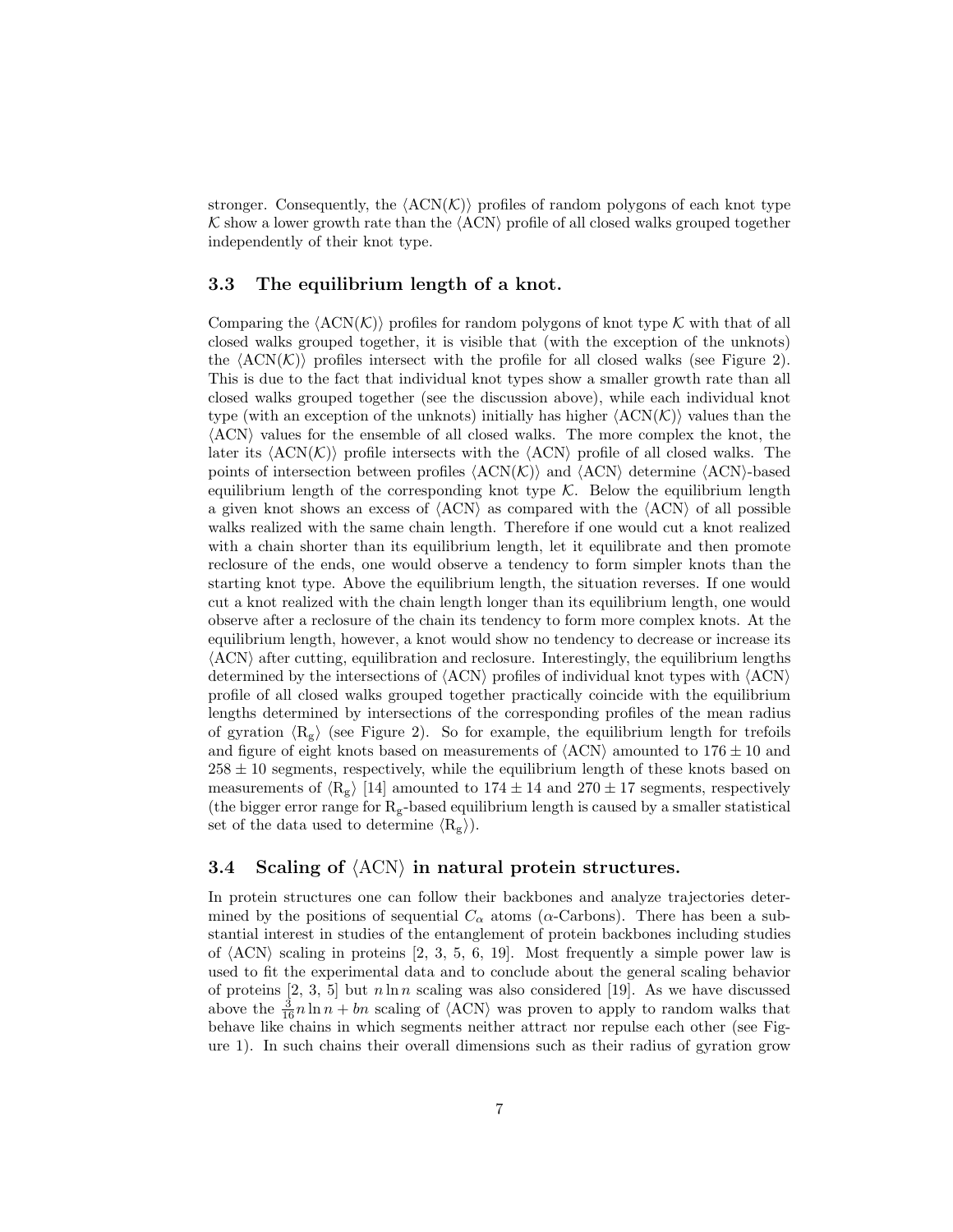with the size of the chain as  $\langle R_g \rangle = an^{\nu}$  where  $\nu = 0.5$ . Can the same type of scaling behavior also apply to protein backbones that are known to behave as collapsed walks with the exponent  $\nu$  being close to 1/3? On the other hand it was postulated that in the maximally tightly packed, i.e. collapsed, walks  $\langle \text{ACN} \rangle$  should scale according to a simple power law where the entanglement exponent B should be equal to 4/3 [6, 7, 8, 9, 10, 12]. Figure 4 presents a dot plot where ACN values measured for backbones of 2230 independent proteins are plotted against the number of  $C_{\alpha} - C_{\alpha}$ segments in the respective protein structures. All points are fitted using either the formula  $\langle \text{ACN} \rangle = \frac{3}{16}n \ln n + bn$  or the formula  $\langle \text{ACN} \rangle = a n^{4/3}$ . Notice that in both cases we just have one free parameter and that in both cases the fit is excellent. Although the formula  $\langle \text{ACN} \rangle = \frac{3}{16}n \ln n + bn$  gives a slightly better fit one can certainly say that both formulas describe very accurately the scaling behavior of  $\langle \text{ACN} \rangle$  in natural proteins.



Figure 3: Scaling of ACN in natural protein structures. ACN values calculated for the backbones of 2230 independent proteins were fitted using two formulas:  $\langle \text{ACN} \rangle$  =  $\frac{3}{16}n\ln n+bn$  and  $\langle \text{ACN} \rangle = a n^{4/3}$ . The quality of the fit and the fitted value of respective free parameter are indicated in the insets.

### 4 Conclusions

We have compared here the scaling of ACN in ideal random walks in which segments neither repulse nor attract each other with the ACN scaling in backbones of proteins, which are known to behave like collapsed walks. It is known that the overall dimensions,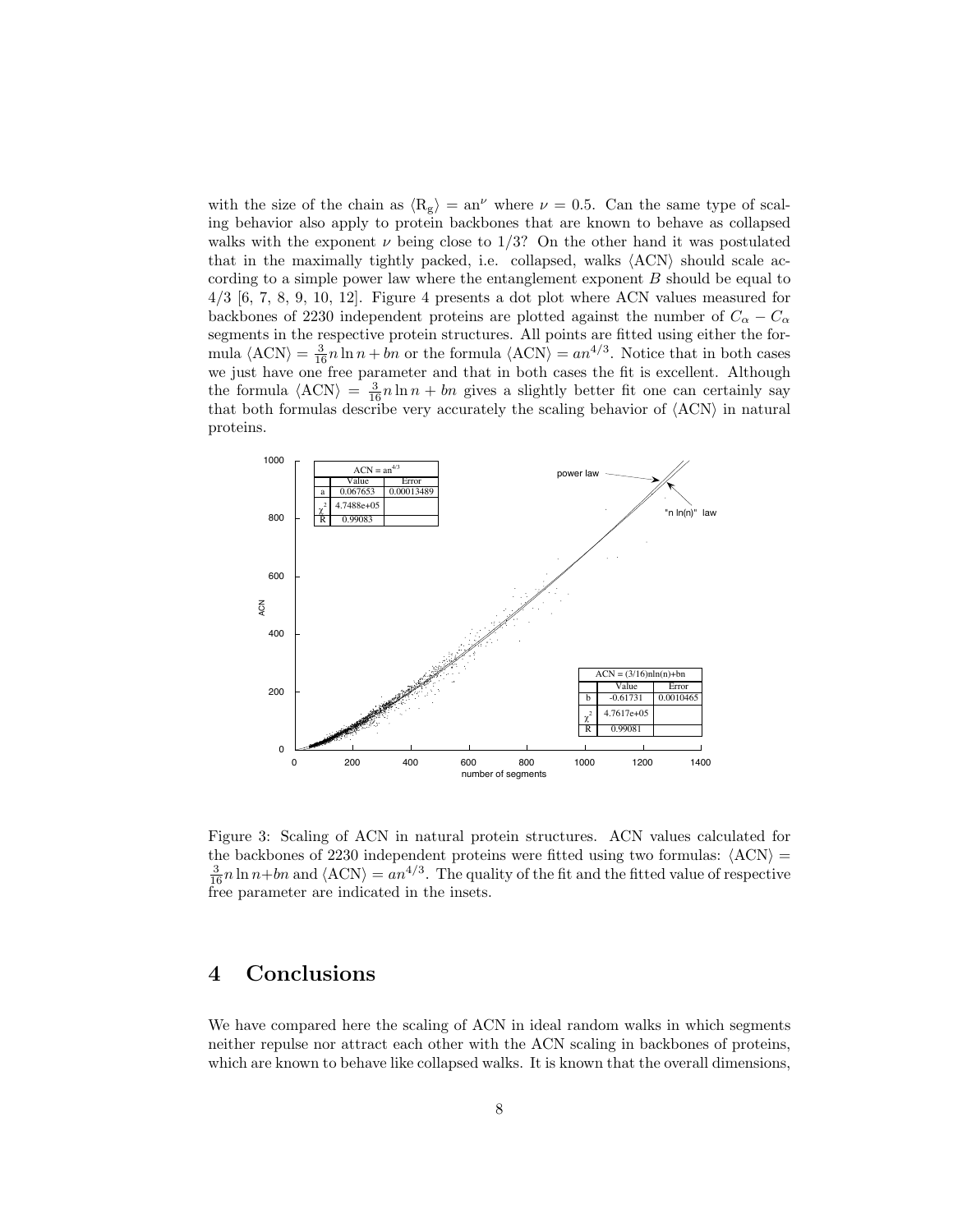like the average radius of gyration or the average end-to-end distance, in ideal random walks scale with the chain length n like  $n^{\frac{1}{2}}$  while overall dimensions in collapsed walks scale like  $n^{\frac{1}{3}}$ . Despite these fundamental differences of the scaling behavior of overall dimensions in these two types of walks the scaling of ACN seems to be quite similar in the both types of walks and can be accurately described by the formula  $\langle \text{ACN} \rangle$  =  $\frac{3}{16}n\ln n + bn$  where the free parameter b amounts to ca.  $-0.29$  in the case of ideal random walks and  $-0.62$  in the case of protein backbones. While the relation  $\langle \text{ACN} \rangle =$  $\frac{3}{16}n\ln n + bn$  was analytically proven to apply to ideal random walks [13] there is no formal proof that the same relation should also hold for the collapsed walks. Therefore one should take into account that  $\langle \text{ACN} \rangle$  scaling in protein backbones can be also accurately described by a power law relation  $\langle \text{ACN} \rangle = a n^{4/3}$  where the 4/3 exponent was predicted theoretically for tightly packed walks (). More statistical data will be needed especially extending to higher sizes of proteins to tell which scaling form applies better to  $\langle$ ACN $\rangle$  of protein backbones. The relation  $\langle$ ACN $\rangle = \frac{3}{16}n \ln n + bn$  applies also to ideal random polygons but the linear term is less important than in the case of ideal random walks and the parameter b amounts to ca.  $-0.1$ . Interestingly, the difference between  $\langle \text{ACN} \rangle$  for closed and open ideal random walks with the same number of segments *n* follows a linear relation  $\langle \text{ACN} \rangle_{\text{closed}} - \langle \text{ACN} \rangle_{\text{open}} = \frac{3}{16}n + c$ . We have also analyzed the scaling of  $\langle \text{ACN} \rangle$  for individual knot types K and observed that in each case the observed relation can be described by a formula  $\langle\text{ACN}(\mathcal{K})\rangle = a(n-n_0) \ln(n-\epsilon)$  $n_0$ ) +  $b(n - n_0)$  + c, where  $n_0$  is the minimal number of equilateral segments needed to form the given knot type  $K$  and where the constant c approximates the ACN value of the ideal knot of type K. The  $\langle \text{ACN}(K) \rangle$  profiles show slower growth rates than the corresponding  $\langle \text{ACN} \rangle$  profiles of all closed walks grouped together. As the complexity of the knot type  $K$  increases, the coefficient  $a$  in our fitting formula decreases while the coefficient b increases. This scaling behavior of ACN in individual knot types causes the  $\langle \text{ACN} \rangle$  scaling profiles of each knot (with exception of unknot) to intersect the scaling profile of  $\langle \text{ACN} \rangle$  of all closed walks grouped together. The points of intersection define the equilibrium length of a given knot type i.e. the chain length at which a given knot type is not under- or over-knotted and would therefore show no tendency to increase or decrease its  $\langle \text{ACN} \rangle$  upon closure, equilibration and re-closure.

Acknowledgments. We thank G. Arteca, R. Kusner, K. Millet and W. Taylor for discussions. We also thank W. Taylor for providing us with the filtered set of coordinates of independent protein structures. This work was supported by Swiss National Science Foundation grants 31-68151.02 and 3100A0-103962 and Y. Diao is partially supported by NSF Grant #DMS-0310562. A preliminary version of this paper was presented at the conference 'Knots, random walks and biomolecules' (co-organized by J. H. Maddocks & A. Stasiak and sponsored by the Bernoulli Centre of the Swiss Federal Institute of Technology in Lausanne) held in Les Diablerets, Switzerland during 14-17 July 2003.

### References

[1] C. C. Adams, The Knot Book. W.H. Freeman and Company, New York, 1994.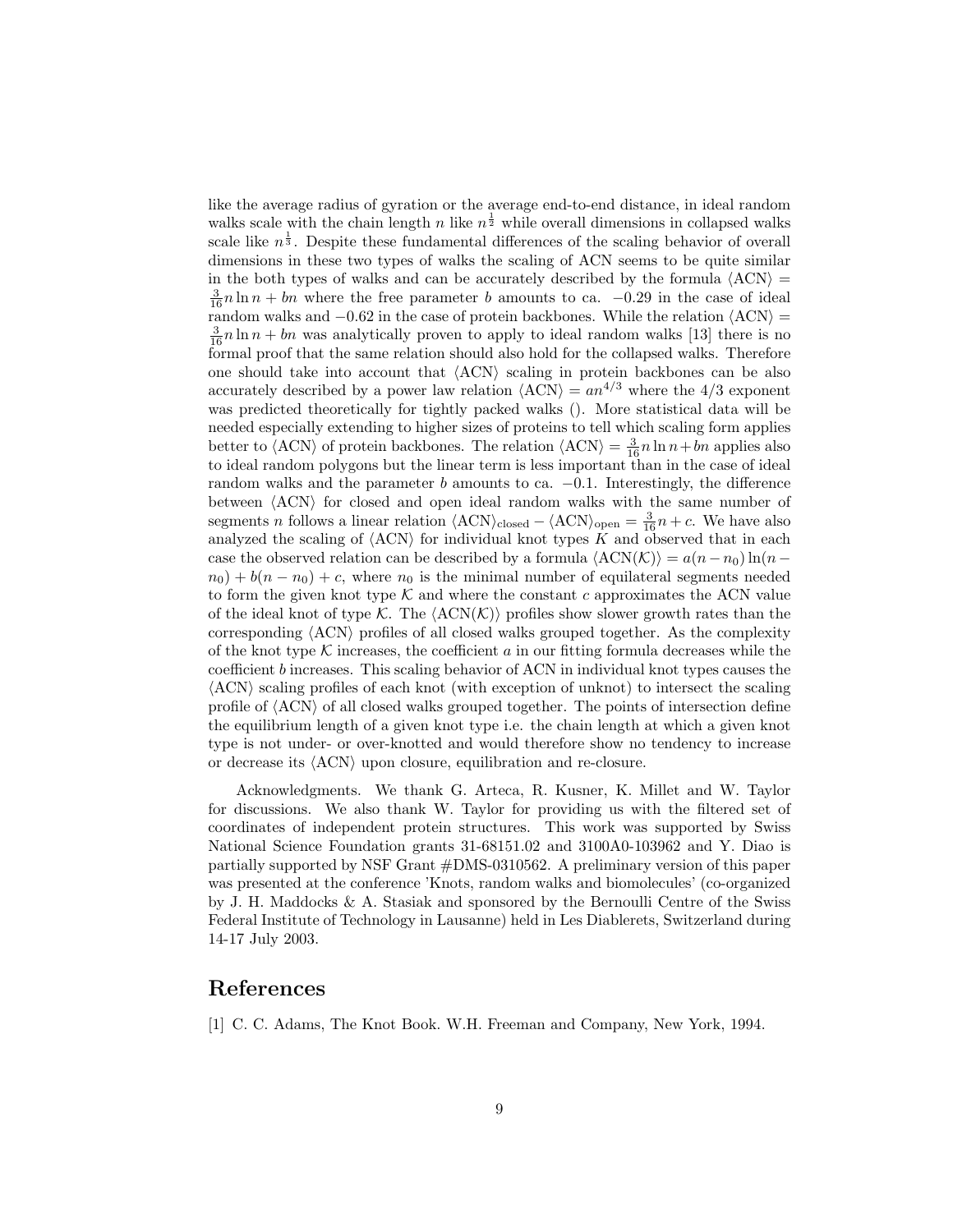- [2] G. A. Arteca. Overcrossing spectra of protein backbones: characterization of threedimensional molecular shape and global structural homologies Biopolymers, 33, 1829-1841, 1993.
- [3] G. A. Arteca. Scaling behavior of some molecular shape descriptors of polymer chains and protein backbones Phys. Rev. E, 2417-2428, 1994.
- [4] G. A. Arteca. Scaling regimes of molecular size and self-entanglements in very compact proteins Physical Review. E. Statistical Physics, Plasmas, Fluids, and Related Interdisciplinary Topics, 51, 2600-2610, 1995.
- [5] G. A. Arteca. Self-similarity in entanglement complexity along the backbones of compact proteins Phys. Rev. E, 56, 4516-4520, 1997.
- [6] G. A. Arteca. Analytical estimation for the entanglement complexity of a bond network J. Chem. Inf. Comp. Sci., 42, 326-330, 2002.
- [7] G. Buck. Four-thirds power law for knots and links Nature, 392, 238-239, 1998.
- [8] G. Buck and J. Simon. Thickness and crossing number of knots Topology and its Applications, 69, 1-12, 1999.
- [9] J. Cantarella, R. B. Kusner and J. M. Sullivan. Tight knot values deviate from linear relations Nature, 392, 237-238, 1998.
- [10] J. Cantarella, R. B. Kusner and J. M. Sullivan. On the minimum ropelength of knots and links Invent. math., 150, 257-286, 2002.
- [11] J. A. Calvo and K. C. Millett, in Ideal Knots, Eds. A. Stasiak, V. Katritch and L.H. Kauffman World Scientific, Singapore, 107-128, 1998.
- [12] Y. Diao and C. Ernst. The complexity of lattice knots Topology and its Applications, 90, 1-9, 1998.
- [13] Y. Diao, A. Dobay, R. B. Kusner, K. Millett and A. Stasiak. The average crossing number of equilateral random polygons Journal of Physics A: Mathematical and General, 36, 11561-11574, 2003.
- [14] A. Dobay, J. Dubochet, K. Millett, P.-E. Sottas and A. Stasiak. Scaling behavior of random knots Proc. Natl Acad. Sci. USA, 100, 5611-5615, 2003.
- [15] M. Doi and S. F. Edwards, The Theory of Polymer Dynamics. Oxford University Press, Oxford, 1986.
- [16] P. J. Flory, Principles of Polymer Chemistry. Cornell University Press, Ithaca, NY, 1953.
- [17] P. Freyd, D. Yetter, J. Hoste, W. Lickorish, K. Millett and A. Ocneau. A new polynomial invariant of knots and links. Bull. Amer. Math. Soc., 12, 239-246, 1985.
- [18] P. G. de Gennes, Scaling Concepts in Polymer Physics. Cornell University Press, Ithaca, N.Y., 1979.